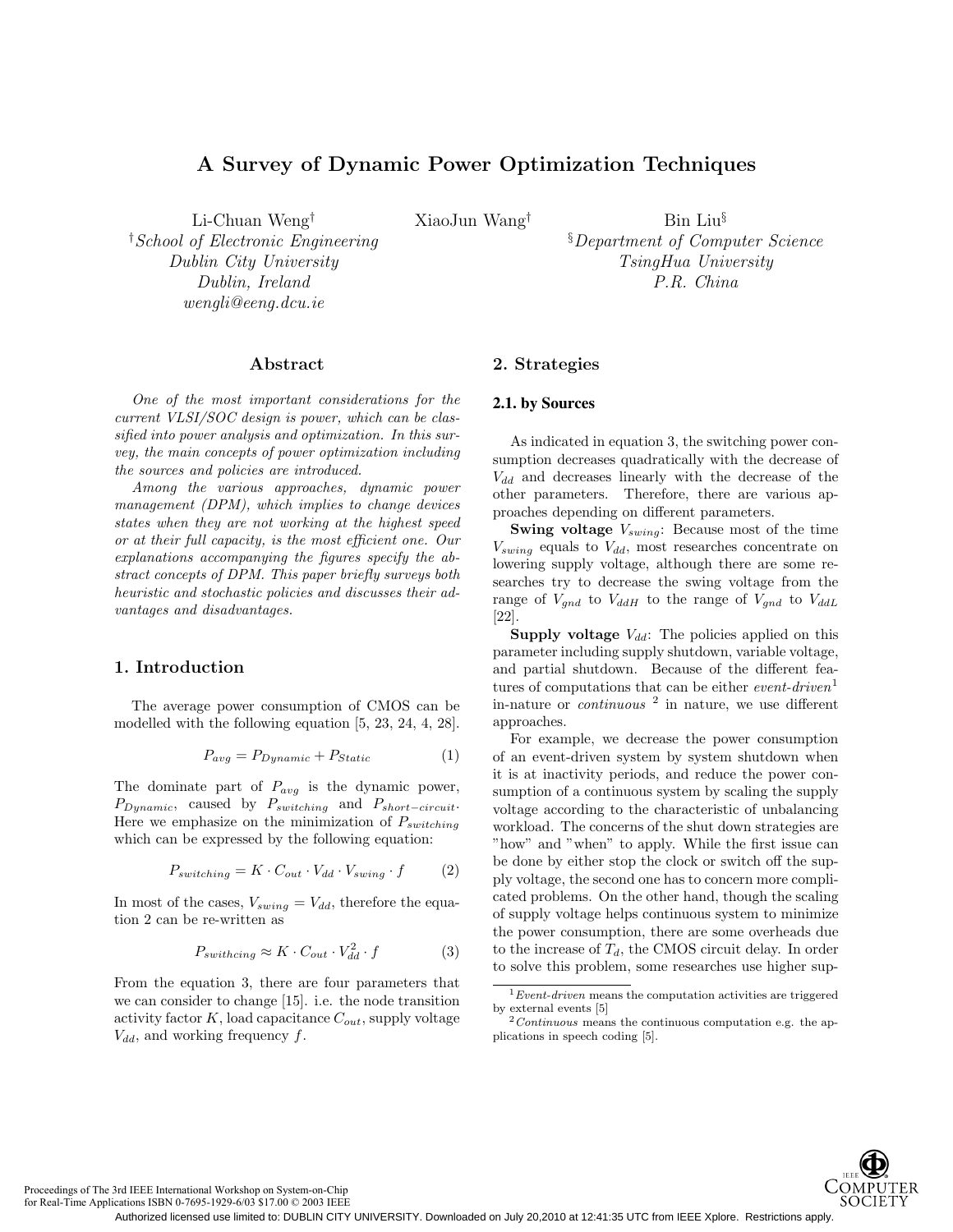ply voltage in the critical path and use lower voltage in others so that the system can finish the works within given time while save the power consumed during the process [31, 6, 7, 14, 32, 10, 11].

**Effective capacitance**  $C_{eff} = K \cdot C_{out}$ : There are some approaches try to lower the effective capacitance  $C_{eff}$  by lowering the transitions parameter K, or minimizing the load capacitor  $C_{out}$ . Lowering the switching activities of the capacitors in a system can be achieved by restructuring the computation, communication, memory storage and hierarchy, and changing the data encoding, etc. [30].

**Clock frequency** f: The observation that reducing the clock frequency can decrease power dissipation is very intuitive, but it also implies the working time is extended i.e. the performance is influenced. The techniques such as clock gating, variable frequency, and clock generator shutdown all belong to this approach. Further discussion can be found in [5, 20].

#### **2.2. Power management**

In general, there are two groups of power minimization techniques, static and dynamic [17]. The former is applied during the design time and the latter manages to save the power consumption by scheduling the runtime behavior. As the policy dynamically changes the system's states, we call them *Dynamic power man*agement approaches, (DPM).

The basic assumption of DPM is, though the systems are designed to be able to work at peak state, most of the time they are not working at their full capacity [3]. As a result, DPM could save the power consumption by selectively placing components into low power consumption states such as idle or sleep [30, 29]. Prediction accuracy and power savings are the two criteria used to assess if the policy is appropriate or not. The heart of DPM is power manager (PM) which does not have a fixed shape. PM is an abstract idea exists in the system; it can be implemented in either software or hardware. In software, it can be applied on Operating System (OS) or written in hardware description language; in hardware, it can be applied to a circuit module or a chip [3].

# **3. DPM techniques**

The basic idea of DPM is that, since the workload of a system is usually not constant, therefore, if we can predict its status then we can reduce the power dissipation by some means[1]. Though leave the device "ON" when there is no workload wastes power, simply shutting off components as soon as they are not used might

be counter productive as illustrated in figure 1. This occurs when the system needs the idled components again within very short time. It is due to the fact that it takes time to recover their states and sometimes the power saved is less than the power consumed during states transitions[3, 17].

The concept of break-even time, i.e. the minimum length of idle time to achieve power saving [17], plays an important role here. If we do not consider the drawback of wake-up delay but only see from the energy point of view, the system should shutdown only when idle period t is longer than  $T_{be}$ . Equation 4 explains the origin of  $T_{be}$ .

$$
P_w \cdot t \ge E_{sd} + E_{wu} + P_s \cdot (t - T_{sd} - T_{wu})
$$

$$
t \ge \frac{E_{sd} + E_{wu} - P_s \cdot (T_{sd} + T_{wu})}{P_w - Ps} \tag{4}
$$

$$
T_{be} = \frac{E_{sd} + E_{wu} - P_s \cdot (T_{sd} + T_{wu})}{P_w - Ps}
$$

In short, because of the latency penalty for wake-up,



#### **Figure 1. Break-even time**

system should only be shutdown when  $t \geq T_{be}$ . For same idle time, longer break-even time  $T_{be}$  means less power saving due to the overhead for recovering state [1].

## **3.1. Heuristic policies**

"When to shutdown" is the concern of heuristic policies [5], which can be classified into time-out and predictive approaches.

#### **3.1.1. Timeout techniques**

The time-out policies can be either *adaptive* or *non*adaptive[27, 26]. In general, both policies change the system into idle state after the system is not performing any task for a period of time  $T_{pre}$ . In non-adaptive technique,  $T_{pre}$  is fixed, so it is also called fixed timeout policy. It is the simplest DPM policy [18] that uses



Proceedings of The 3rd IEEE International Workshop on System-on-Chip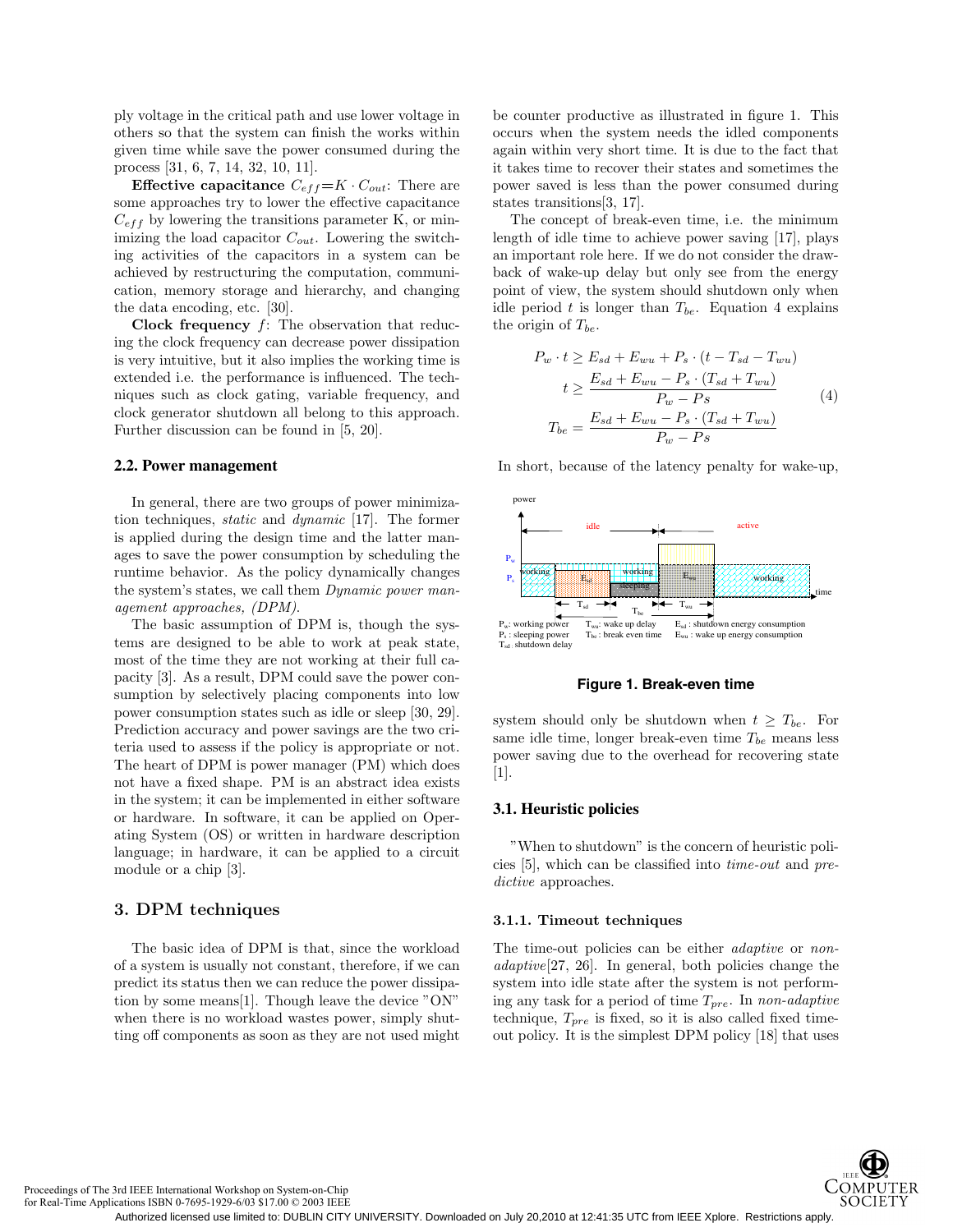a time out value and assumes the system will continue to be idle for at least the break-even time after idle for the time out period [17], see figure 2. In the *adap*tive approach,  $T_{pre}$  can be adjusted by using the recent computation history to predict if the idle time will be longer than the break-even time or not.

Both adaptive and non-adaptive time-out techniques have two main disadvantages, one is the prediction must be accurate or it will lose rather than save power, and the other one is that there is still some power continuously dissipated during the waiting period [13, 1]. This method works when the idle time is long in average but does not perform very well on the other way round [13].



**Figure 2. Fixed time-out**



**Figure 3. Predictive policy – correct prediction**



**Figure 4. Predictive policy – wrong prediction**

#### **3.1.2. Predictive techniques**

In stead of waiting for a fixed time period as time-out policies, the predictive techniques force the power state changes into low-power state as soon as it is predicted to stay idle for longer than break-even time,  $T_{be}$  [30]. Some policies try to avoid the waiting time of waking up as in fixed time-out policies by using prediction of the workloads [13], see figure 3.

However, from figure 4 we can see wrong predictions still waste power which might happen either when the component is forced to transit into idle too late or wake up too early [17]. Therefore, in order to avoid the overhead due to the wrong prediction, it becomes necessary to improve the hit ratio and reduce the delay overhead [13].

### **3.2. Stochastic techniques**

In order to guarantee optimal result, there are some policies using stochastic process to model the the system and workload, i.e. the arrival of requests and device power-state changes [17, 29]. The current approaches are mostly based on Markov processes, including stationary and non-stationary Markov models, discrete time and continuous-time Markov models, semi-Markov models and time-indexed semi-Markov models.

Comparing to the stationary stochastic policy, the non-stationary stochastic policy generally has better power saving abilities when deal with the nonstationary wokloads due to its adaptive schemes [17]. The Discrete time Markov models evaluate the system at periodic time points, so it is not suitable for eventdriven cases. Continuous time Markov models do not have the periodic limitation of the discrete time models but they require all the stochastic processes to be exponential. In order to relax the exponential distributions requirements, semi-Markov models are proposed, in which one of the stochastic process needs not to be of exponential distribution. Time-indexed semi-Markov models can have multiple non-exponential processes but it becomes even more complex.



Proceedings of The 3rd IEEE International Workshop on System-on-Chip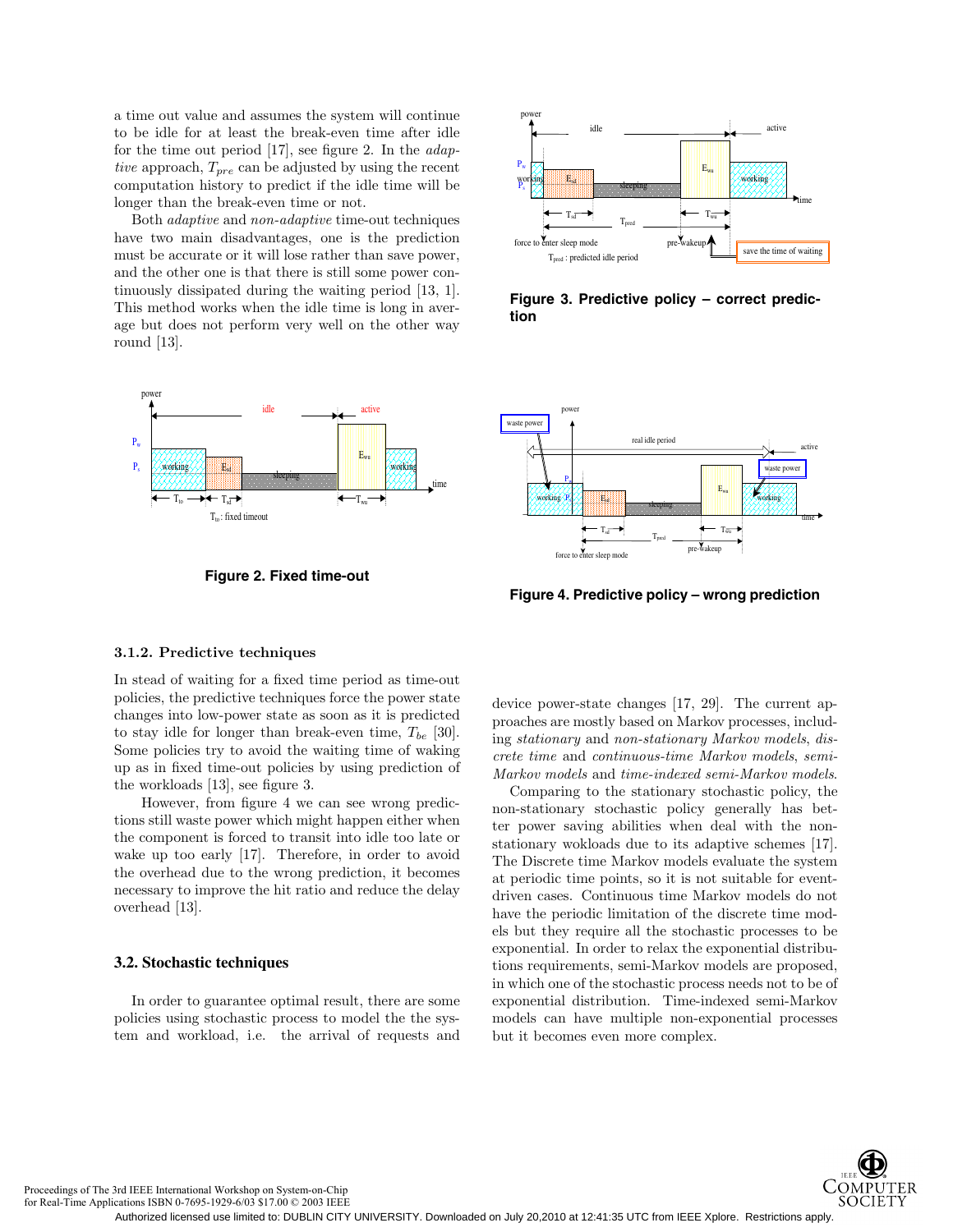# **4. Discussion and conclusion**

While many studies focused on the high performance requirement, low-power system design now gets more and more attention because of the growing demands from portable computing and communication devices [30]. Detailed discussion of power optimization can be found in [9, 23, 2, 1, 17, 19, 3, 18].

The short discussion of resources of average power dissipation offers the overview of the concerns of power management. For systems with different characteristics we could apply either shutdown or scheduling techniques which are based on the consideration of supply voltage  $V_{dd}$  and clock frequency f. To efficiently apply shutdown, scheduling, and state transition, it is not trivial but complicated. The existing approaches are numerous and can be generally classified by the natures of the methods as heuristic and stochastic approaches. There is no known ideal solution yet, many of the methods are data or system dependent and some are too complex though their dependency are superior than the others.

This survey only discusses the optimization aspect but not the other important element, power analysis.  $[21, 25, 12, 8, 16]$  cover the induction of this aspect. The demand of power management is increasing and more support in both analysis and optimization are necessary.

### **References**

- [1] L. Benini, A. Bogliolo, and G. D. Micheli. A survey of design techniques for system-level dynamic power management. Very Large Scale Integration (VLSI) Systems, IEEE Transactions on, 8(3):299–316, June 2000.
- [2] L. Benini and G. de Micheli. System-level power optimization: techniques and tools. ACM Transactions on Design Automation of Electronic Systems (TODAES), 5(2):115–192, 2000.
- [3] L. Benini, R. Hodgson, and P. Siegel. System-level power estimation and optimization. In Proceedings 1998 international symposium on Low power electronics and design, pages 173–178. ACM Press, 1998.
- [4] L. Benini and G. D. Micheli. Dynamic power management – design techniques and CAD tools. Kluwer Academic Publishers, 1998.
- [5] A. P. Chandrakasan and R. W. Brodersen. Low power digital CMOS design. Kluwer Academic Publishers, 1995.
- [6] J. Chang and M. Pedram. Energy minimization using multiple supply voltages. In Proceedings of the 1996 international symposium on Low power electronics and design, pages 157–162. IEEE Press, 1996.
- [7] J.-M. Chang and M. Pedram. Energy minimization using multiple supply voltages. Very Large Scale Integration (VLSI) Systems, IEEE Transactions on, 5(4):436–443, 12 1997.
- [8] R. Y. Chen, M. J. Irwin, and R. S. Bajwa. Architecture-level power estimation and design experiments. ACM Transactions on Design Automation of Electronic Systems (TODAES), 6(1):50–66, 2001.
- [9] S. Devadas and S. Malik. A survey of optimization techniques targeting low power vlsi circuits. In Proceedings of the 32nd ACM/IEEE conference on Design automation conference, pages 242–247. ACM Press, 1995.
- [10] S. Dhar and D. Maksimovic. Low-power digital filtering using multiple voltage distribution and adaptive voltage scaling (poster session). In Proceedings of the 2000 international symposium on Low power electronics and design, pages 207–209. ACM Press, 2000.
- [11] M. Donno, L. Macchiarulo, A. Macii, E. Macii, and M. Poncino. Enhanced clustered voltage scaling for low power. In Proceedings of the 12 th ACM Symposium on Great Lakes Symposium on VLSI, pages 18–23. ACM Press, 2002.
- [12] S. Gupta and F. N. Najm. Power macromodeling for high level power estimation. In Proceedings of the 34th annual conference on Design automation conference, pages 365–370. ACM Press, 1997.
- [13] C.-H. Hwang and A. C.-H. Wu. A predictive system shutdown method for energy saving of event-driven computation. In Proceedings of the 1997 IEEE/ACM international conference on Computer-aided design, pages 28–32. IEEE Computer Society, 1997.
- [14] M. C. Johnson and K. Roy. Datapath scheduling with multiple supply voltages and level converters. ACM Transactions on Design Automation of Electronic Systems (TODAES), 2(3):227–248, 1997.
- [15] J. B. Kuo and J.-H. Lou. *Low-voltage CMOS VLSI* circuits. Wiley-Interscience, 1999.
- [16] M. Lajolo, A. Raghunathan, S. Dey, and L. Lavagno. Cosimulation-based power estimation for system-onchip design. Very Large Scale Integration (VLSI) Systems, IEEE Transactions on, 10(3):253–266, 6 2002.
- [17] Y.-H. Lu and G. D. Micheli. Comparing system-level power management. IEEE Design and Test of Computers, 18(2):10–19, March-April 2001.
- [18] E. Macii. Dynamic power management of electronic systems. IEEE Design and Test of Computers, 18(2):6–9, March-April 2001.
- [19] E. Macii, M. Pedram, and F. Somenzi. Highlevel power modeling, estimation and optimization. Computer-Aided Design of Integrated Circuits and Systems, IEEE Transactions on, 17(11):1061–1079, November 1998.
- [20] T. Martin and D. Siewiorek. A power metric for mobile systems. In Proceedings of the 1996 international symposium on Low power electronics and design, pages 37–42. IEEE Press, 1996.



Proceedings of The 3rd IEEE International Workshop on System-on-Chip